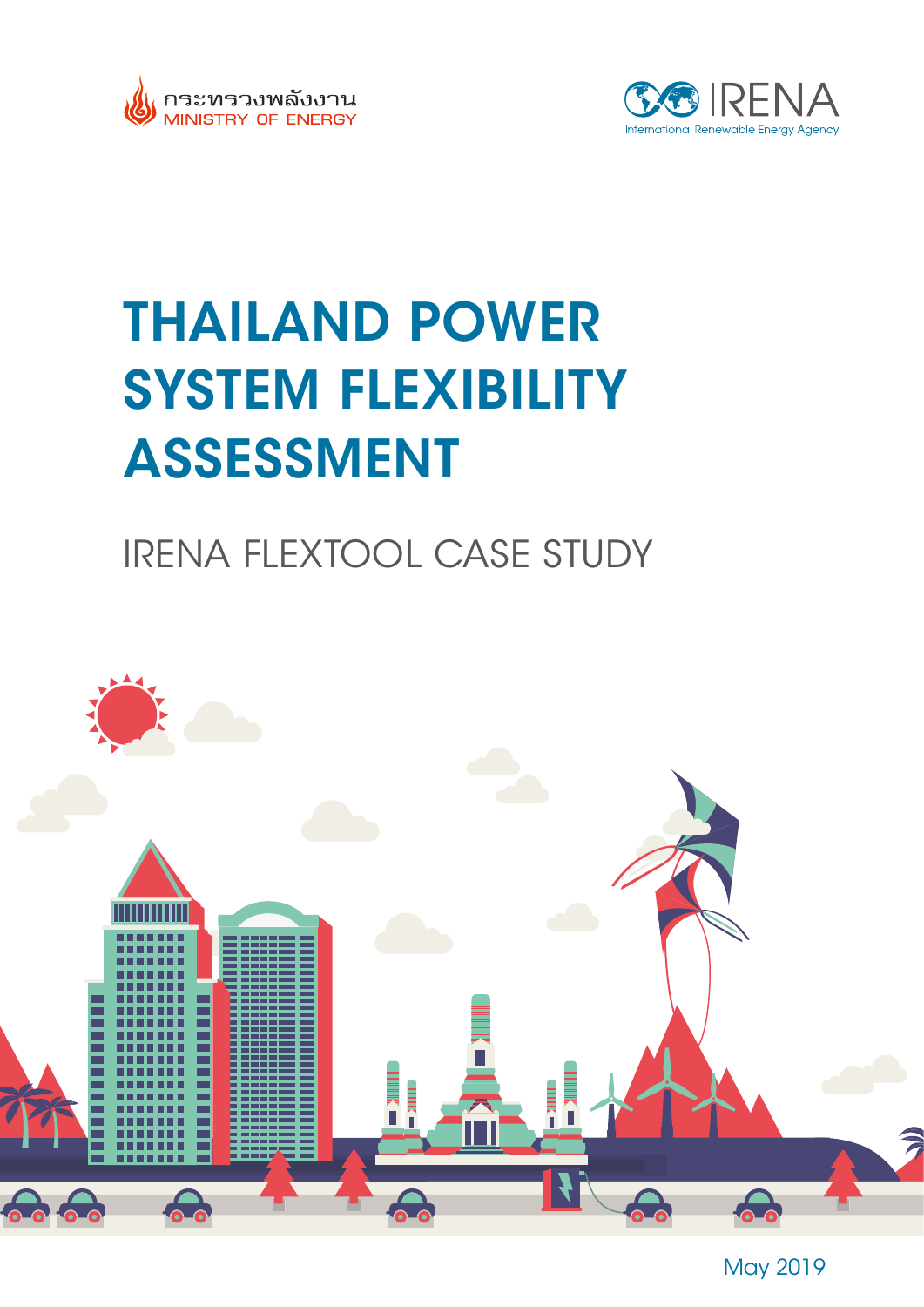### **FlexTool Engagement Process**

The FlexTool engagement process for Thailand started with a formal invitation from the International Renewable Energy Agency (IRENA) to the focal point entity for Thailand, the Ministry of Energy, and more specifically the Department of Alternative Energy Development and Efficiency (DEDE), which is the department in charge of promoting sustainability and energy efficiency in Thailand. The invitation presented the possibility to carry out a power system flexibility assessment using the FlexTool that IRENA was developing at the time (IRENA 2018a, 2018b).

This engagement process was facilitated in parallel to IRENA's collaboration with energy officials and experts from the country in developing the *Thailand Renewable Energy Outlook* (IRENA, 2017a), in which IRENA's Renewable Energy Roadmap (REmap) and Renewables Readiness Assessment (RRA) methodologies were applied in a co-ordinated approach.

After the completion of the *Outlook* study, the Minister of Energy expressed his appreciation for the work done as input to Thailand's renewable energy policy formulation and asked for IRENA's help in assessing grid capacity to integrate more renewables, along with the economic impact. In response to this request, IRENA worked with DEDE to develop such an analysis based on data from the Power Development Plan 2015-2036 (EGAT, 2015).

DEDE requested the necessary data to build the FlexTool model from the Electricity Generating Authority of Thailand (EGAT), the Energy Regulatory Commission and the Royal Irrigation Department. Additionally, DEDE provided information and guidance on the details of the Thai power system. All of this information was consolidated in a database by IRENA.

Regarding the future generation mix in 2036, two scenarios were considered for Thailand: a reference scenario based on the Alternative Energy Development Plan (Ministry of Energy, 2015) with insights from the Power Development Plan (EGAT, 2015), and a REmap scenario based on the *Thailand Renewable Energy Outlook* (IRENA, 2017a), which considers higher renewables deployment and lower thermal generation capacity.

After the Ministry of Energy and DEDE sent the data to IRENA, the results were shared at various stages, as well as discussed in Abu Dhabi in January 2018 with representatives of the Thai institutions. This brochure summarises the main findings from the FlexTool's application in Thailand.

Figure 1 shows the main challenges identified before starting the assessment as well as the relevant analysis undertaken to cope with these challenges.

#### **Figure 1:** Main challenges of the Thai power system and FlexTool analysis done

- » Limited experience in operating systems with high shares of variable renewable energy (VRE)
- » Weak interconnection with other countries
- » Peak load after sunset

#### **Country challenges Analysis undertaken**

- » Simulation of different VRE penetration scenarios (reference and REmap)
- » Assessment of the optimal power-generation capacity mix (including storage)
- » Long-term planning for possible increase in VRE share, mostly with solar PV

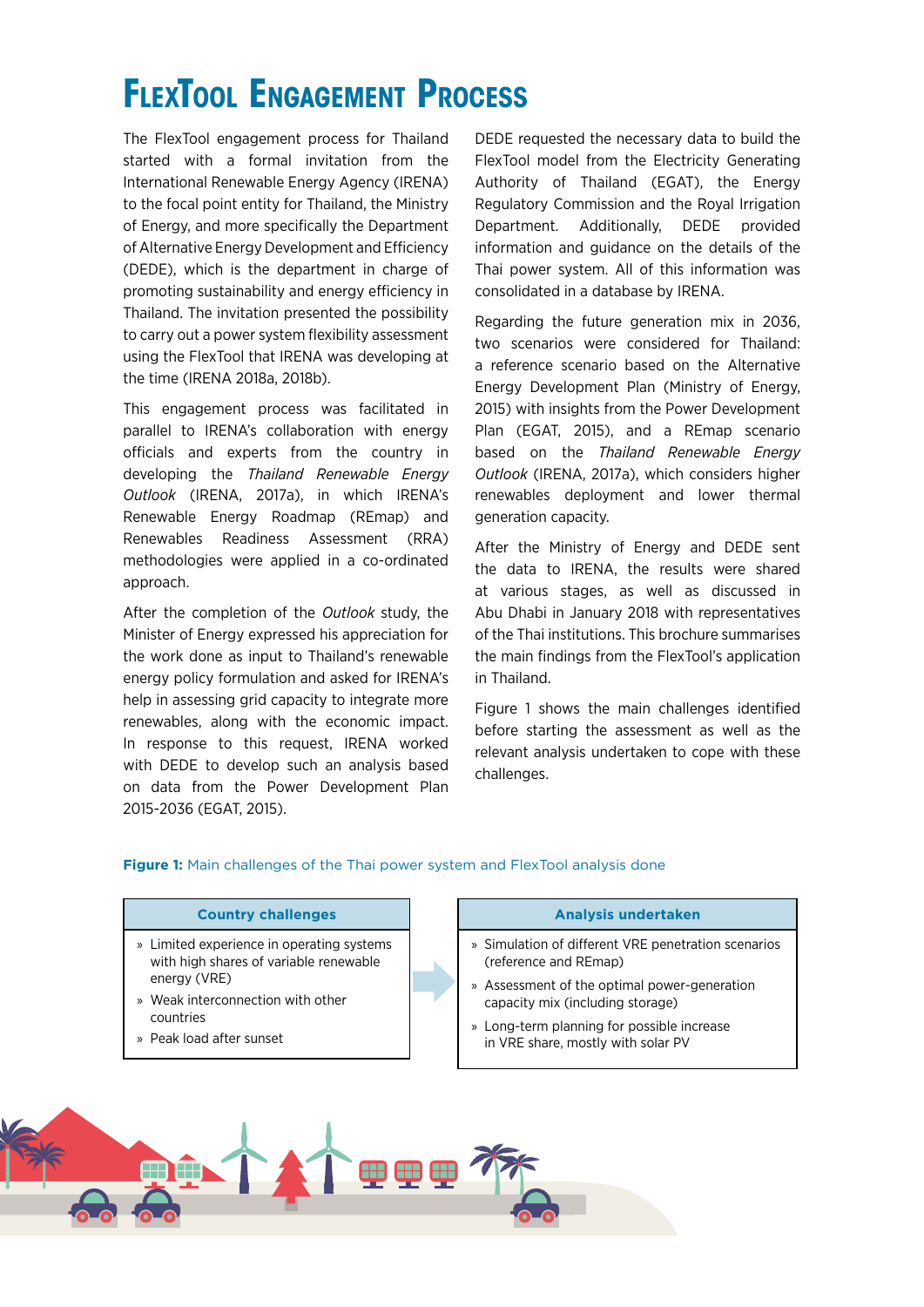### **Thailand's Power System**

Thailand's power system is characterised by a large share of natural gas-fired generation capacity (around 60% of installed capacity), hydropower generation with storage and some pumping capabilities, and a small amount of variable renewable energy (VRE; less than 4%). The Thai development plan (Ministry of Energy, 2015) calls for an additional 7.5 gigawatts (GW) of VRE capacity by 2036, mostly from solar photovoltaics (PV) (2036 reference scenario). The REmap scenario for 2036, recognising greater capacity, sees the installation of another 21.7 GW of VRE, mostly solar PV. By 2017, actual installed solar PV capacity had reached 2.7 GW (IRENA, 2017b).

Thailand's peak energy demand was around 30 GW in 2015 and is expected to grow to 51.5 GW by 2036. Annual electricity demand is expected to grow 70% from 2015 to 2036 (EGAT, 2015; Ministry of Energy, 2015).

#### **Figure 2:** Expected evolution of Thailand's generation capacity mix, 2015-2036



Note: "2036 Reference" refers to the expected capacity mix<br>based on existing plans and policies.

As EGAT plans to boost generation capacity by 2036 to cope with this rapid demand growth, generation adequacy issues are not expected<sup>1</sup> (see Figure 2).

Given limited details, the power system is modelled as a single node. Part of Thailand's electricity demand is met by power plants in the Lao People's Democratic Republic (Lao PDR) and Myanmar; however, these plants are modelled as part of the Thai system and not treated as interconnection capacity. Thus, for modelling purposes, there is no active cross-border electricity exchange.

Table 1 lists enablers of flexibility in Thailand's power system based on historical information and on the latest generation and transmission expansion plans (EGAT, 2015; Ministry of Energy, 2015).





**Disclaimer:** Boundaries and names shown on this map do not imply any official endorsement or acceptance by IRENA.

| <b>Flexibility enablers</b>                          | <b>High</b> | <b>Medium</b> | Low |
|------------------------------------------------------|-------------|---------------|-----|
| Interconnection capacity vs. average demand          |             |               |     |
| Generator ramping capabilities                       |             |               |     |
| Matching of demand with VRE generation               |             |               |     |
| <b>Hydro inflow stability</b>                        |             |               |     |
| Strength of internal grid                            |             | N/A           |     |
| Storage vs. annual demand (MWh)                      |             |               |     |
| Geographical dispersion of VRE generation and demand |             | N/A           |     |
| Minimum demand vs. VRE capacity                      |             |               |     |

**Table 1:** Flexibility enablers in Thailand's power system\*

\* These flexibility enablers are defined in IRENA (2018b). "High" flexibility enabler values indicate very good conditions; "medium" levels indicate normal conditions; and "low" levels indicate significant challenges or poor conditions for increasing power system flexibility at present. Some are N/A (not applicable) because the system was modelled as a single node.

1 In the simulations, generation adequacy issues might be identified. This is because VRE sources do not have 100% firm capacity and hydro resources have limited energy; therefore, issues could appear if VRE production is low and the year of analysis is dry. However, the flexibility assessment also can be performed for specific cases where low rainfall or low wind might create adequacy challenges, and the tool is capable of addressing them by investing in a least-cost mix of technologies.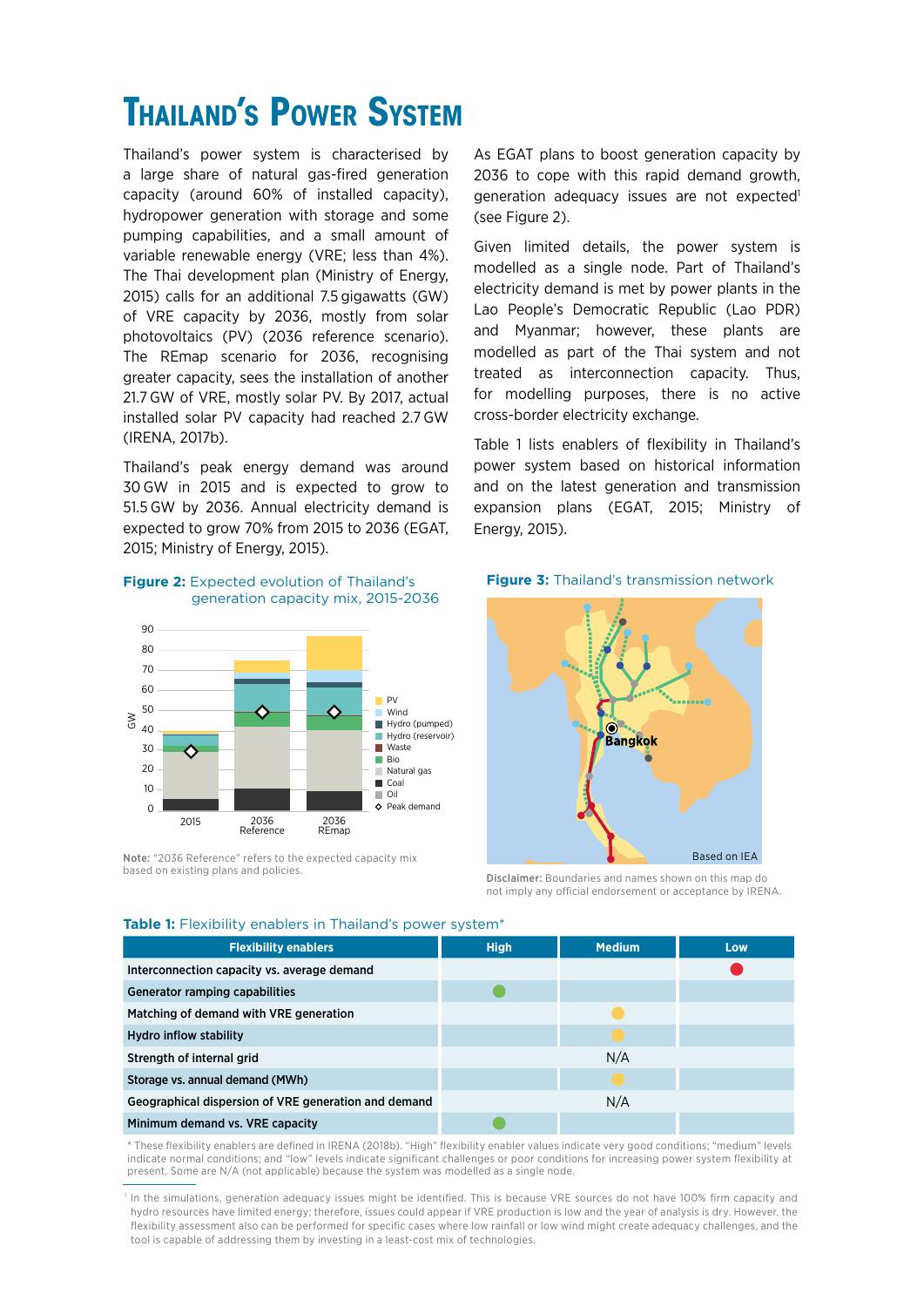### **Highlights from the Analysis**

### **Flexibility analysis in Thailand's 2036 power system**

Using the information provided by the Thai agencies, the 2036 reference and REmap scenarios were simulated and no flexibility issues were identified (see Table 2). This suggests that the power system has enough flexibility to cope with higher shares of VRE, a conclusion in line with the Thailand Grid Renewable Integration Assessment and other studies (IEA, 2018).

If both scenarios are compared, changes in the dispatch and annual generation can be quantified (see Figure 4), with the REmap scenario yielding a decline in generation costs of USD700 million per year and a 12% reduction in carbon dioxide  $(CO<sub>2</sub>)$  emissions. Figure 4 shows annual shares of power generation by technology, as well as dispatch in the week with the highest VRE penetration for the two scenarios.

Table 2 presents the main flexibility indicators. With all indicators amounting to zero, Thailand should face no flexibility issues in 2036.

This is mainly because EGAT and the Ministry of Energy are actively considering VRE integration in line with REmap estimates.

Key measures include:

- » 2.1GW of additional pumped hydro capacity;
- » Additional hydro plants in Lao PDR (2GW) and Myanmar (6.3GW), connected to Thailand's power system;
- » Around 7GW of net natural gas-fired capacity (mostly combined-cycle).





#### **Table 2:** Main flexibility indicators for Thailand's power system in 2036 reference and REmap scenarios: No flexibility issues identified

|                     | 2036 Reference |           | <b>2036 REmap</b>  |           |
|---------------------|----------------|-----------|--------------------|-----------|
|                     | Total (GWh)    | Peak (MW) | <b>Total (GWh)</b> | Peak (MW) |
| <b>Curtailment</b>  |                |           |                    |           |
| Loss of load        |                |           |                    |           |
| <b>Spillage</b>     |                |           |                    |           |
| Reserves inadequacy |                |           |                    |           |

Note: These flexibility indicators are defined in IRENA (2018b). GWH = gigawatt-hours; MW = megawatts.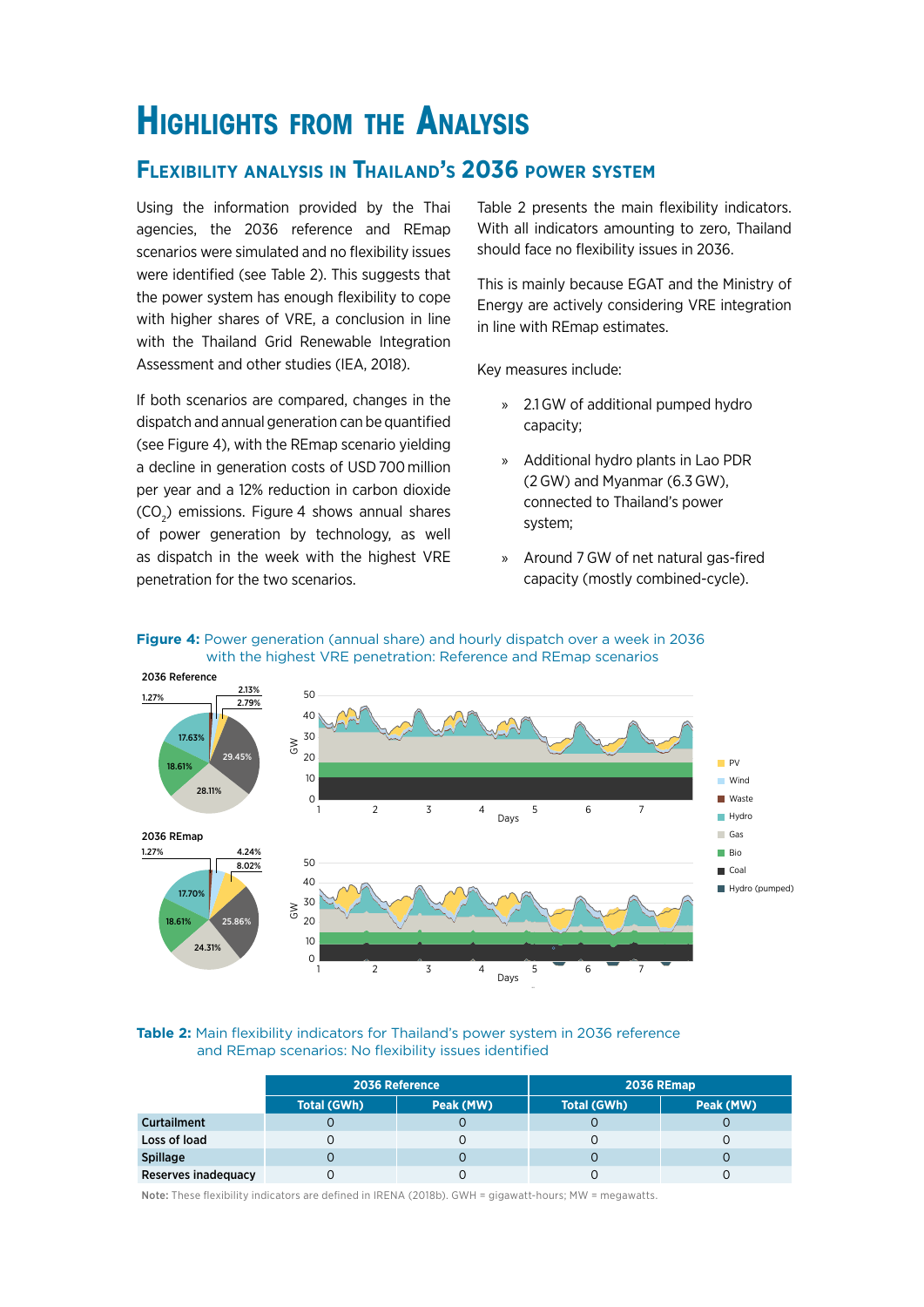#### **Evaluating additional investments for optimal capacity mix**

Since no flexibility issues were identified in the 2036 reference and REmap scenarios, a sensitivity analysis was performed to check if there could be cost-efficient additional investments<sup>2</sup>. The expansion mode of FlexTool identified that the minimum total system cost is achieved in the REmap scenario by adding 15GW of wind, 23.8GW of solar and 2GW of biomass (see Figure 5). This increases the VRE share from 12.3% to 33.4% (see Figure 7) and the renewable energy share from 49% to 74%.



Figure 6 shows the total system costs with and without additional investments. Investments in wind, solar and to a lesser extent biomass – as well as curtailment costs (there is a 2% curtailment in the scenario with investments $3$ )





– are covered by savings in operational costs from fossil-fuelled capacity4.

Finally, additional flexibility indicators were estimated to measure the flexibility that remains in the system after the additional investments. Table 3 presents the values of these indicators for the REmap scenario with optimised capacity mix, from the FlexTool investment mode.

The Thai power system still has remaining flexibility to handle a higher penetration of VRE in the 2036 REmap scenario with optimised investments (and thus also in the reference scenario). However, investing in VRE beyond the levels in the "REmap + investments" scenario is not economically viable under the current assumptions on technology costs and fuel prices.

#### **Table 3:** Remaining flexibility indicators for the 2036 REmap scenario with optimised investments: Annual average and most critical period\*

|                                                           | Average      | Most critical* |
|-----------------------------------------------------------|--------------|----------------|
| Residual ramping capability (MW/min)                      | 663.6 MW/min | 272.0 MW/min   |
| Share of time when transmission<br>is not congested (%)** | N/A          | N/A            |
| Remaining interconnection capacity (%)**                  | N/A          | N/A            |
| Unused hydro reservoirs capacity (%)                      | 74.9%        | 25.9%          |

\*Most critical period represents the worst conditions for each of the indicators under the modelled scenario. Period, or time interval, is half an hour in the Thai FlexTool model.

\*\*N/A (not applicable) because the system was modelled as a single node with no interconnection capacity.

Note: These remaining flexibility indicators are defined in IRENA (2018b).

<sup>2</sup> In the case of Thailand, the expansion includes only renewable energy capacity.

<sup>3</sup> This amount of curtailment is low and does not imply a flexibility issue in the system.

<sup>4</sup> Fuel price assumptions are: coal (USD 23 per megawatt-hour, MWh), natural gas (USD 60 per MWh) and oil (USD 80 per MWh).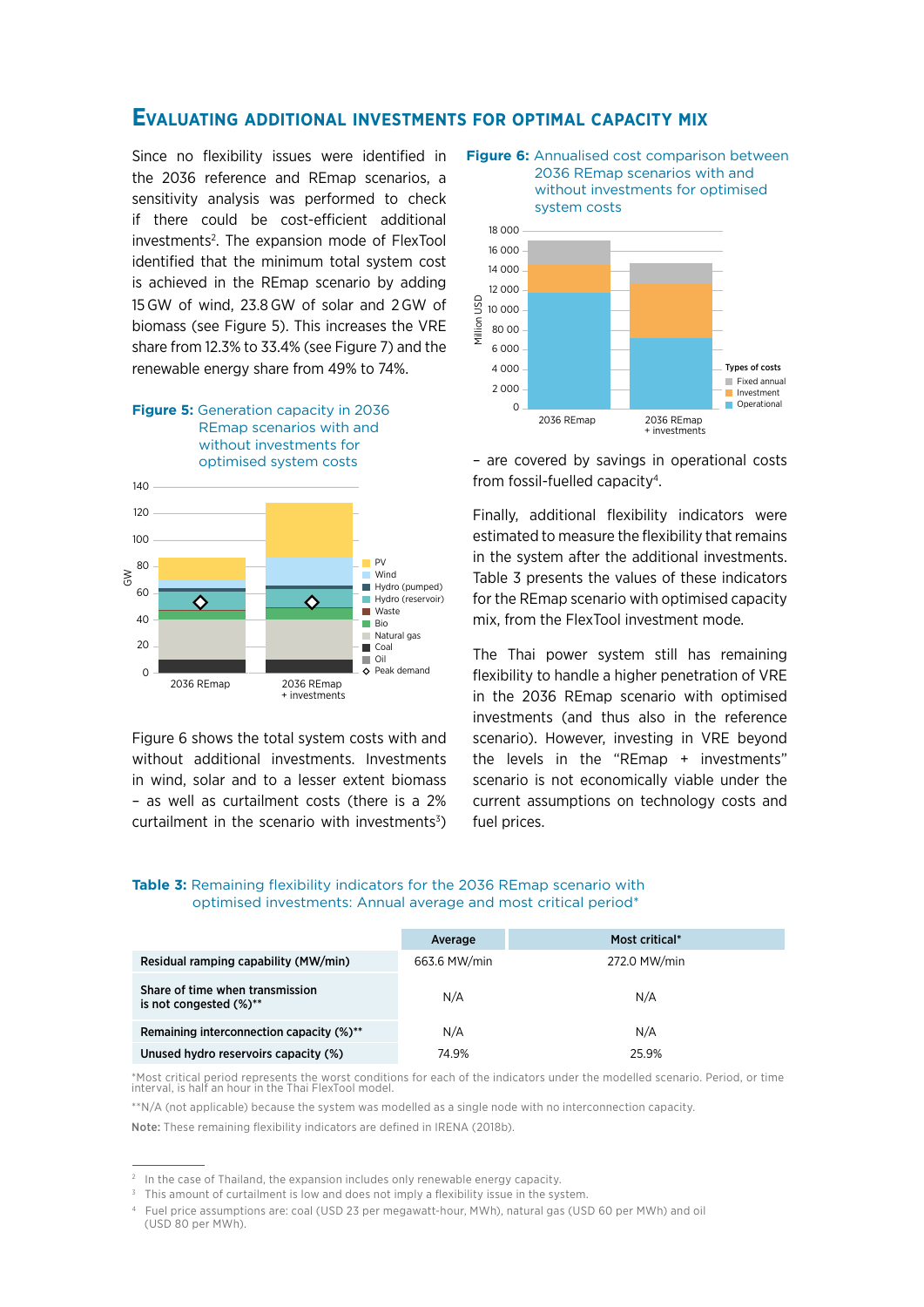#### **Gradually integrating more solar and wind power into the system**

For sensitivity analysis, solar PV and wind are gradually added to test the system's flexibility limits. In total, 34 VRE scenarios were simulated. Figure 7 shows VRE curtailment given different VRE shares for 26 of the simulated scenarios.

In the reference scenario, the installed capacity is 6 GW for solar PV and 3 GW for wind, resulting in no curtailment and no flexibility issues. Meanwhile, the annual VRE share is 5%, and the renewable share is 41%. When installed capacity increases to REmap scenario levels (17 GW solar PV and 6GW wind), the annual VRE share is around 12% and the renewable share is around 49%. Flexibility issues still do not appear. Therefore, the system could accommodate more VRE than in the REmap scenario.

When installed capacity reaches 40 GW for solar PV (with REmap wind levels), or 30GW for wind (with REmap PV levels), VRE curtailment starts to appear, but at a reasonable level (less than 0.5%).

The REmap scenario with optimised investments puts solar PV capacity at 41GW and wind capacity at 21 GW, yielding 1.9% VRE curtailment, a 33% VRE share and a 74% renewable energy share. Considering Thailand's peak demand in 2036 (51.5 GW) the curtailment level with this high penetration of VRE (62GW) could seem very low. However, the good match between demand and VRE profiles, together with the 2.6 GW of pumped hydro storage installed in the system, greatly reduces the expected VRE curtailment.

From this scenario onwards VRE curtailment starts to increase rapidly as VRE installed capacity increases. In this analysis, Thailand is modelled as a single node due to lack of data. Thus, curtailment due to transmission congestion may appear at lower VRE penetration than what is presented in this analysis. If transmission capacity is expanded to avoid congestion, results are not likely to change using a multi-node model.



**Figure 7:** VRE curtailment at different levels of solar and wind penetration in 2036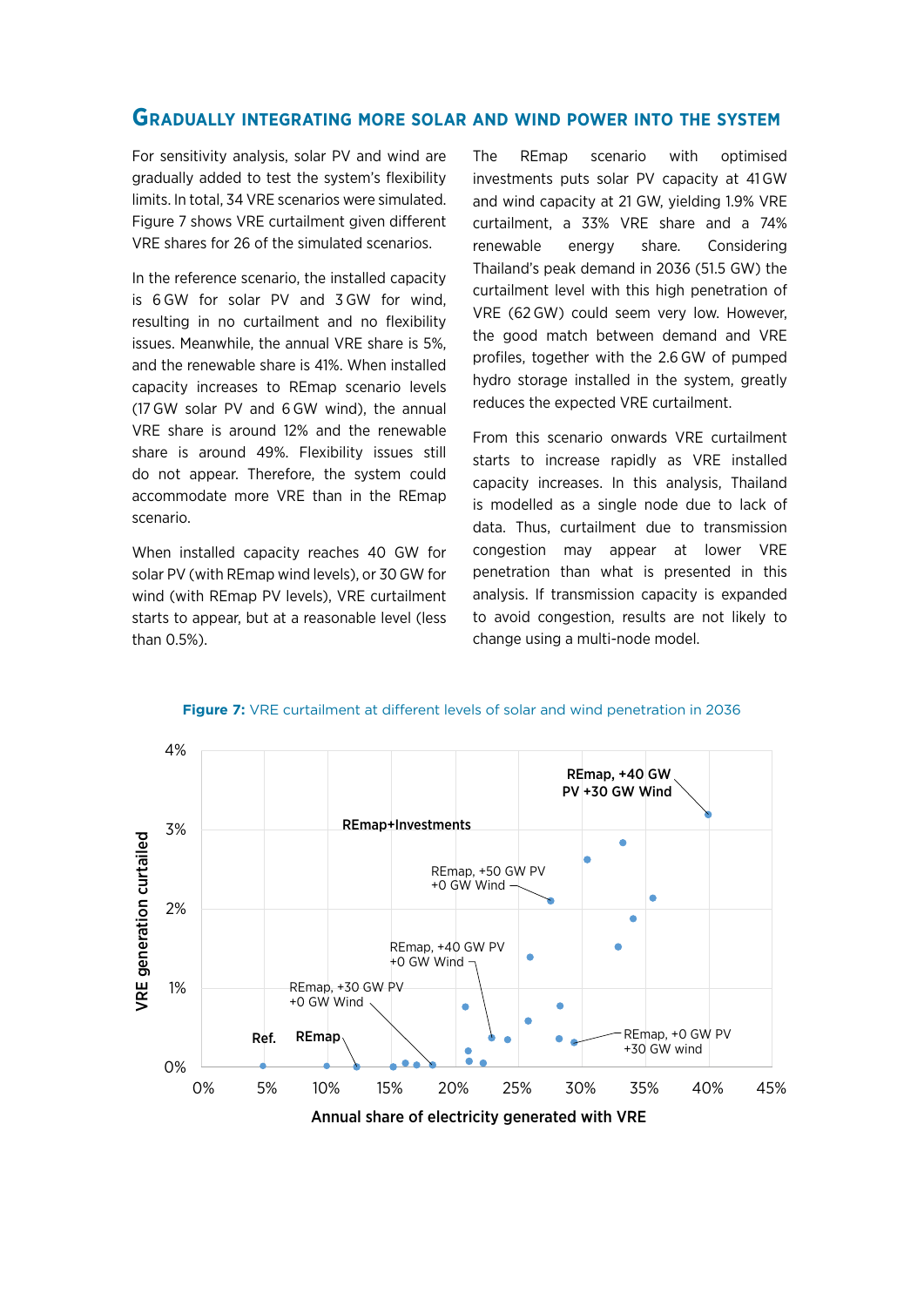### **Conclusions and Recommendations**

In 2015 the Thai power system had a low VRE share and the capacity mix had enough flexibility to cope with net load variations; thus flexibility is not yet an issue. In 2036 the VRE share will grow according to the Power Development Plan and the Alternative Energy Development Plan, for which Thailand is expected to have enough flexibility.

For this reason, an additional scenario was simulated using the VRE potential from REmap, where there is an increase in solar PV capacity with respect to the reference scenario. In this scenario the Thai power system is still flexible enough to cope with the variability introduced by VRE. This is mainly because, apart from the existing flexible power plants in Thailand, the country plans to install 2.1GW of pumped hydro storage and to connect to its power system 8.3 GW of hydro plants in Lao PDR and Myanmar.

Based on the results of the analysis, the IRENA FlexTool suggests that additional investments in renewable capacity, mainly in solar PV and wind, are technically and economically viable. Moreover, the FlexTool suggests investing in around 2 GW of additional biomass capacity in both scenarios when the optimal capacity mix is investigated through the investment mode. These investments help reduce both the total system costs and  $CO<sub>2</sub>$  emissions. The optimal amount of solar PV identified is 41GW and of wind is 21 GW.

Additional investments beyond the identified optimal mix can be accommodated in case they occur independently from planned capacity, for instance through customer rooftop PV installations. This study concludes that if VRE installed capacity goes beyond the identified optimum, additional flexibility solutions beyond the existing ones should be identified to further integrate VRE into the system.

An increase in pumped hydro storage capacity, the addition of interconnection and sector coupling are among the options that could be considered in a further analysis with the IRENA FlexTool. Further analysis, using higher grid resolution, is still needed to identify the investments that would be required, if any, to ensure the viability of the proposed solutions.

### **IMPACT**

DEDE, which forms part of Thailand's Ministry of Energy, affirms the usefulness of the FlexTool for assessing the system's readiness for higher shares of variable renewables.

After the co-ordinated application of IRENA's REmap and RRA methodologies, country representatives asked IRENA to study the power system in more depth. They were especially interested in analysing the grid's ability to accommodate more renewables – and the economic implications of this – by applying the IRENA FlexTool.

Specifically, they proposed using the Alternative Energy Development Plan and the Power Development Plan 2015-2036 as the two main references for the FlexTool analysis.

The study indicates that flexibility will not be an issue and that the Thai power system can cope with the variability introduced by solar and wind power. Further investment in solar PV and wind power would be feasible and even economically optimal. Investing in more biomass would also boost Thailand's energy security.